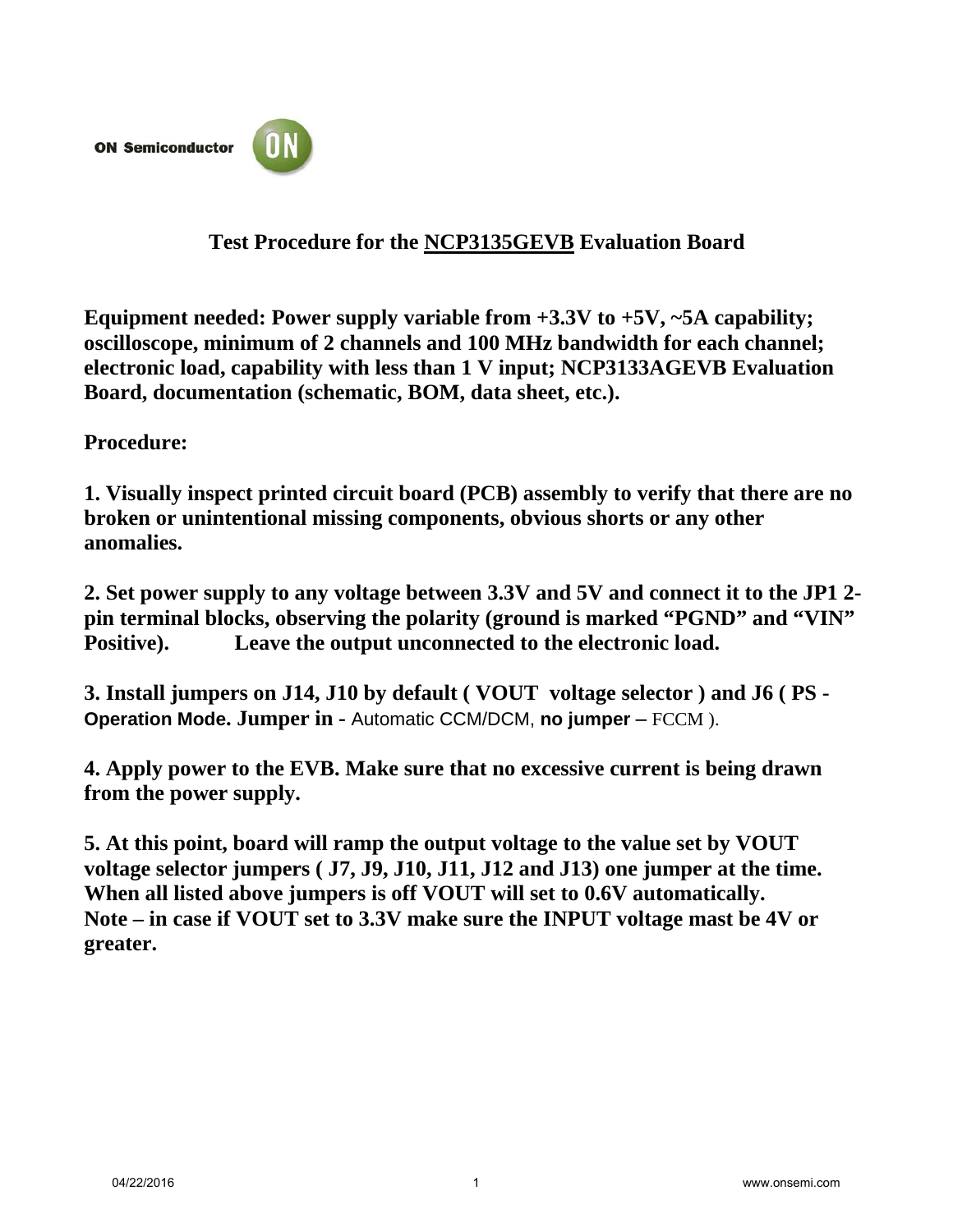**ON Semiconductor** 



# **Test Procedure for the NCP3133AGEVB Evaluation Board**

**6. Making sure that the electronic load's output is disabled connect the electronic load to the EVB's output terminal block JP3 and set the load's mode of operation to Constant Current mode. Set the input voltage to ~4 V and set the input power's current limit to at least 3.5A. Set the current on the electronic load to 5A. Turn on the output of the electronic load. The load should be drawing 5A from the EVB. The output voltage of the EVB should not vary more than 3 mV. Verify the ability of the EVB to source at least 5 A in every VID setting.**

**7. With the oscilloscope, verify that the switching node (test point SW, TP6) changes from discontinuous conduction mode (DCM) to continuous conduction mode (CCM) when the load is turned on and off. Example waveforms are as follows:**



### **DCM operation, output current = 0 A**

**Channel 4 = SW test point (TP6)**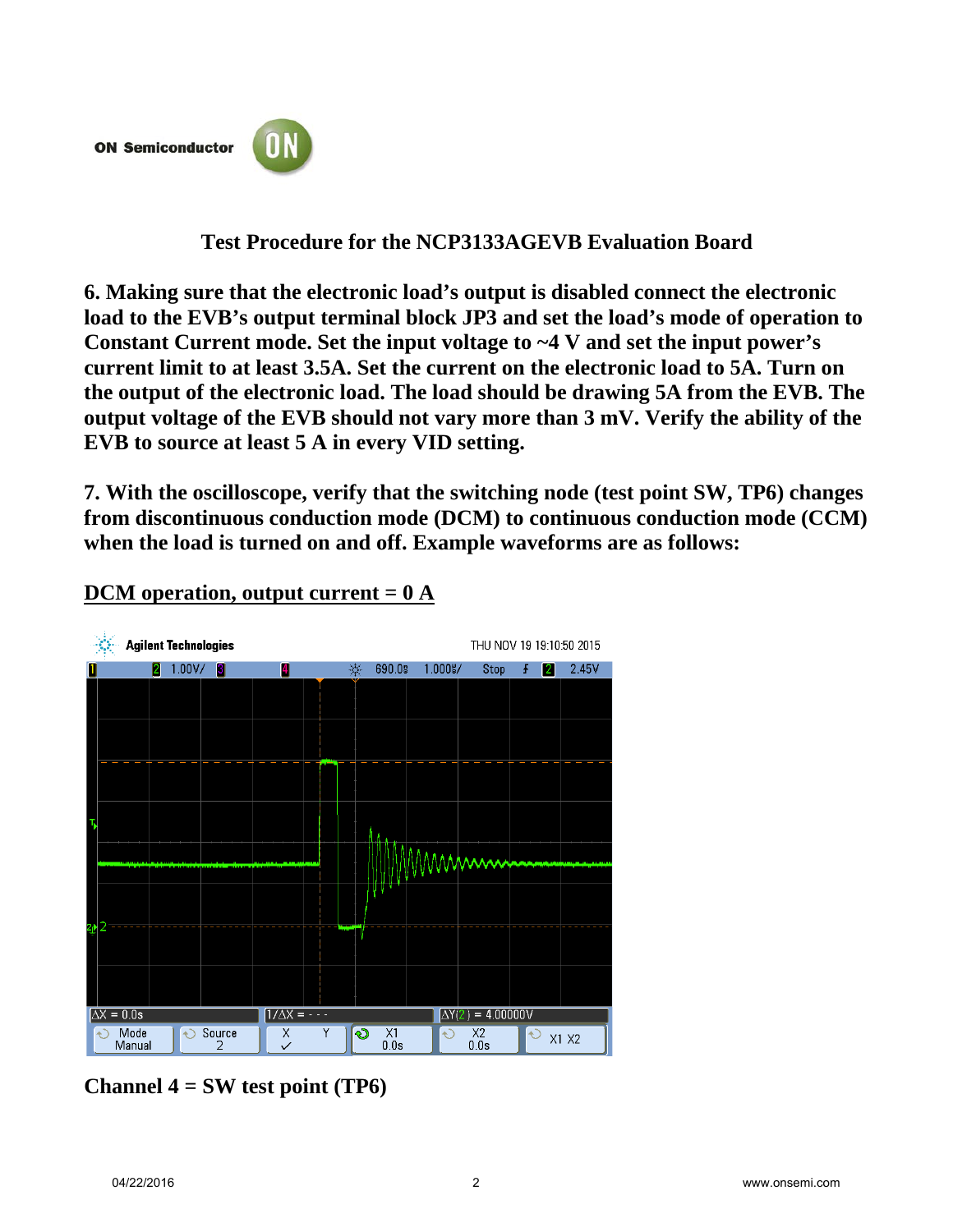**ON Semiconductor** 



**Test Procedure for the NCP3133AGEVB Evaluation Board**

**8. continued, verification of DCM and CCM operation of the EVB.**

### **CCM operation, output current = 5 A**



**Channel 1 = SW test point (TP6)** 

**At this time also verify that the switching frequency in CCM is ~1.1 MHz, as in the above picture. This is the default setting for switching frequency.**